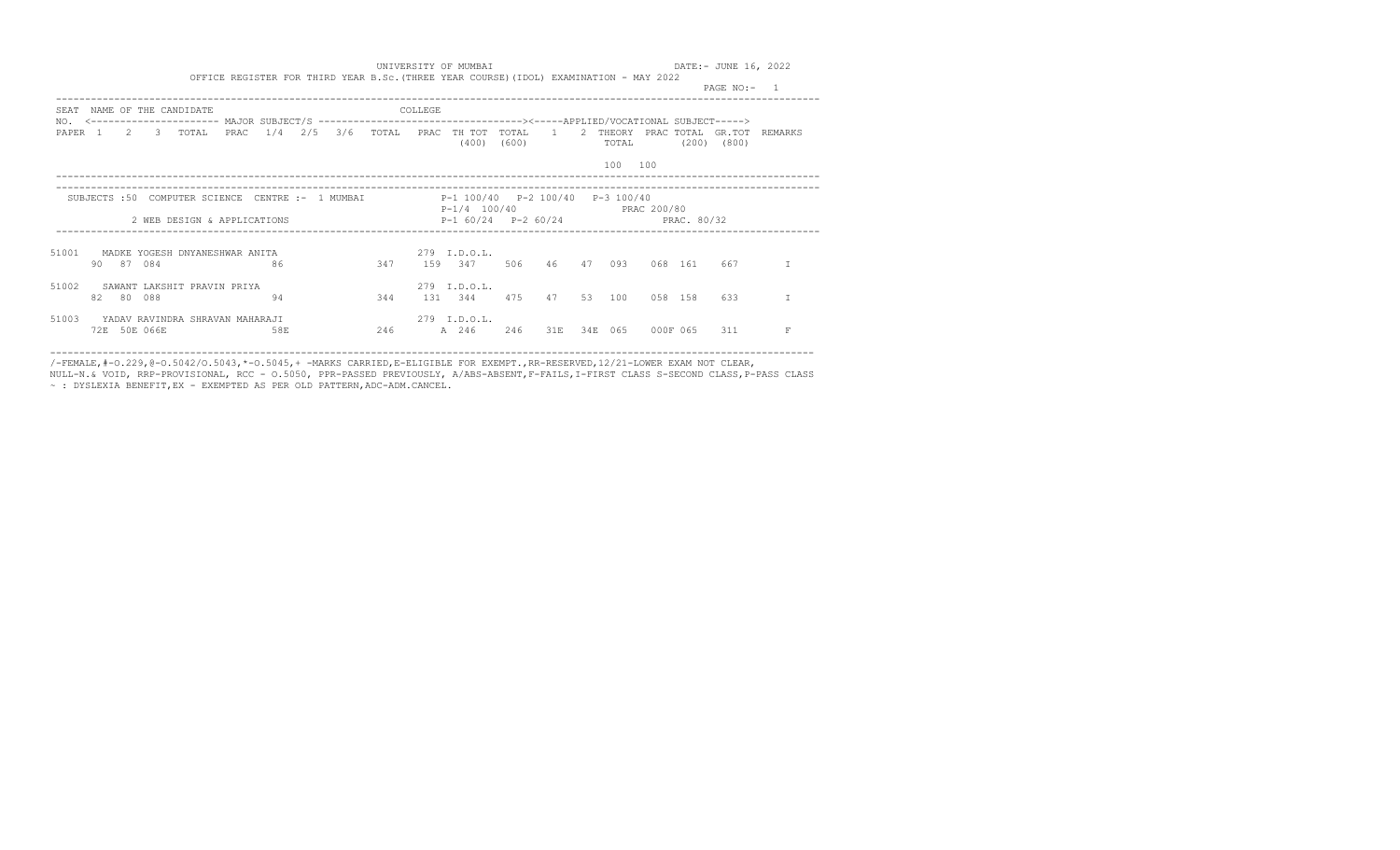|                                                             |                                    |         |                                        |                                                               | PAGE NO:-<br>2          |
|-------------------------------------------------------------|------------------------------------|---------|----------------------------------------|---------------------------------------------------------------|-------------------------|
| NAME OF THE CANDIDATE<br>SEAT                               |                                    | COLLEGE |                                        |                                                               |                         |
| NO.<br>$2 \t 3$<br>PAPER 1<br>TOTAL                         | 1/4<br>2/5 3/6 TOTAL<br>PRAC       |         | PRAC TH TOT<br>TOTAL<br>(400)<br>(600) | 1<br>$\overline{2}$<br>THEORY<br>PRAC TOTAL<br>(200)<br>TOTAL | GR.TOT REMARKS<br>(800) |
|                                                             |                                    |         |                                        | 100<br>100                                                    |                         |
| SUBJECTS :50                                                | COMPUTER SCIENCE CENTRE :- 2 DADAR |         | P-1 100/40 P-2 100/40                  | P-3 100/40<br>P-1/4 100/40 PRAC 200/80                        |                         |
| 2 WEB DESIGN & APPLICATIONS                                 |                                    |         |                                        | PRAC. 80/32<br>$P-1$ 60/24 $P-2$ 60/24                        |                         |
| 51004<br>BHATKAR DEVYANI SANJAY PRIYANKA<br>087<br>78<br>91 | 86                                 | 342     | 279 I.D.O.L.<br>342<br>448<br>106      | 42<br>47<br>089<br>060<br>149                                 | 597                     |

/-FEMALE,#-O.229,@-O.5042/O.5043,\*-O.5045,+ -MARKS CARRIED,E-ELIGIBLE FOR EXEMPT.,RR-RESERVED,12/21-LOWER EXAM NOT CLEAR,

NULL-N.& VOID, RRP-PROVISIONAL, RCC - O.5050, PPR-PASSED PREVIOUSLY, A/ABS-ABSENT,F-FAILS,I-FIRST CLASS S-SECOND CLASS,P-PASS CLASS ~ : DYSLEXIA BENEFIT,EX - EXEMPTED AS PER OLD PATTERN,ADC-ADM.CANCEL.

-----------------------------------------------------------------------------------------------------------------------------------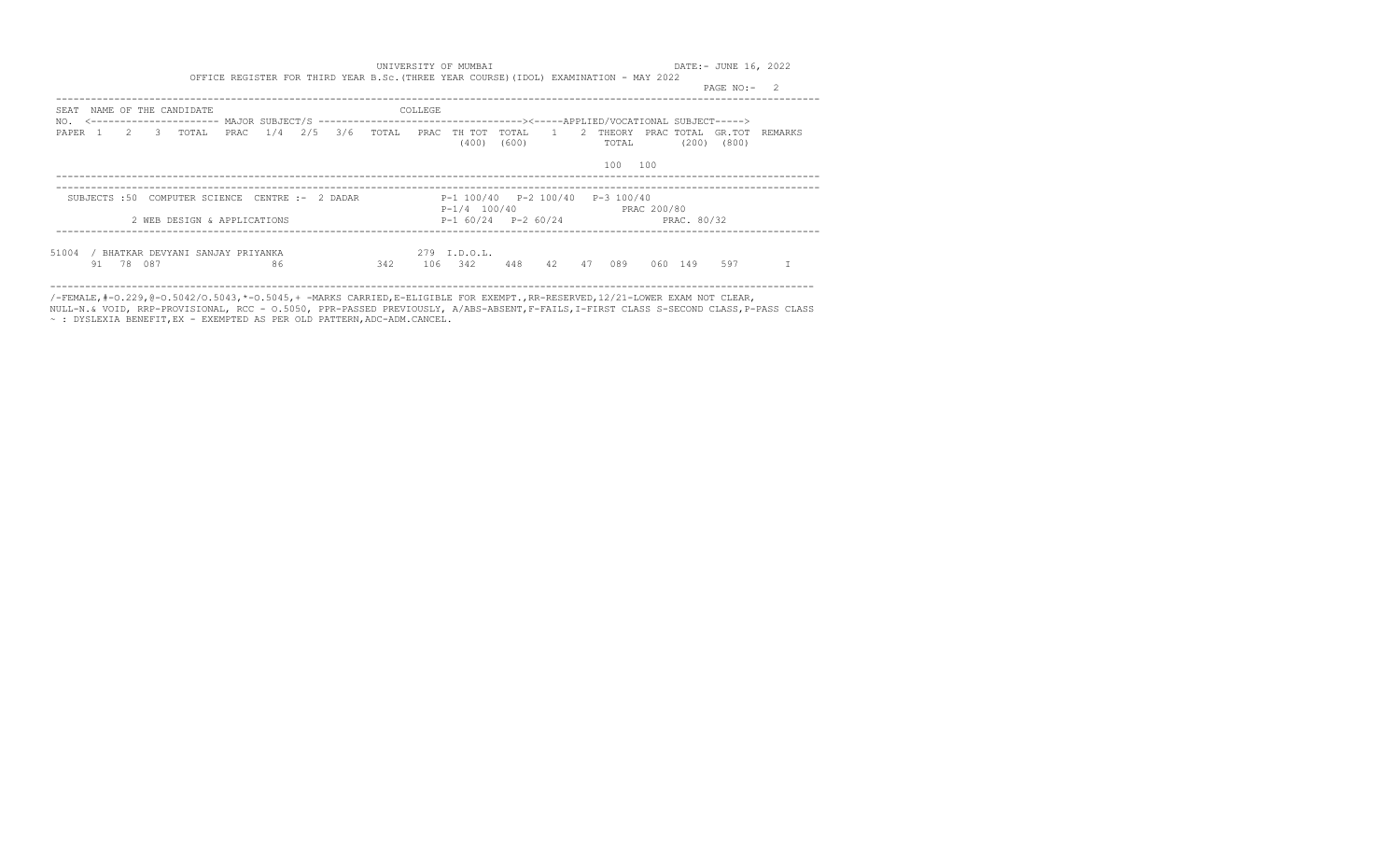|                    |     |           |                                                                                                                                             |                 |    |  |                          |         |                                                    |       |          |     |         |             | PAGE NO:- |                                    |
|--------------------|-----|-----------|---------------------------------------------------------------------------------------------------------------------------------------------|-----------------|----|--|--------------------------|---------|----------------------------------------------------|-------|----------|-----|---------|-------------|-----------|------------------------------------|
| SEAT               |     |           | NAME OF THE CANDIDATE<br>NO. <--------------------- MAJOR SUBJECT/S --------------------------------><-----APPLIED/VOCATIONAL SUBJECT-----> |                 |    |  |                          | COLLEGE |                                                    |       |          |     |         |             |           |                                    |
| PAPER <sub>1</sub> |     |           | 2 3 TOTAL                                                                                                                                   | PRAC            |    |  |                          |         | $1/4$ $2/5$ $3/6$ TOTAL PRAC TH TOT TOTAL<br>(400) | (600) | $\sim$ 1 |     | TOTAL   | (200)       | (800)     | 2 THEORY PRAC TOTAL GR.TOT REMARKS |
|                    |     |           |                                                                                                                                             |                 |    |  |                          |         |                                                    |       |          |     | 100 100 |             |           |                                    |
|                    |     |           | SUBJECTS :50 COMPUTER SCIENCE CENTRE :- 3 ANDHERI P-1 100/40 P-2 100/40 P-3 100/40                                                          |                 |    |  | ________________________ |         | P-1/4 100/40 PRAC 200/80                           |       |          |     |         |             |           |                                    |
|                    |     |           | 2 WEB DESIGN & APPLICATIONS                                                                                                                 |                 |    |  |                          |         | $P-1$ 60/24 $P-2$ 60/24                            |       |          |     |         | PRAC. 80/32 |           |                                    |
| 51005              |     | 80 81 083 | GAIKWAD SWAPNIL SURESH SHUBHANGI                                                                                                            | $\overline{87}$ |    |  | 331                      |         | $279$ T.D.O.L.<br>134 331                          | 465   | 47       |     | 50 097  | 060 157     | 622       | T                                  |
| 51006              |     |           | PANDIT SUDHANSHU SHIRISH AARTI                                                                                                              |                 |    |  |                          |         | $279$ T.D.O.T.                                     |       |          |     |         |             |           |                                    |
|                    |     | 73 86 082 |                                                                                                                                             |                 | 79 |  | 320                      |         | 156 320                                            | 476   | 48       | 4.5 | 093     | 0.58 1.51   | 627       | I R12                              |
| 51007              |     | 88 83 091 | SANKHE VARUN SANDESH SONALI                                                                                                                 |                 | 94 |  | 356                      |         | 279 I.D.O.L.<br>144 356                            | 500   | 48       | 52  | 100     | 068 168     | 668       | T                                  |
| 51008              | 8.5 | 83 086    | TODKAR AJAY APPASAHEB VIMAL                                                                                                                 |                 | 84 |  | 338                      |         | 279 I.D.O.L.<br>167 338                            | 505   | 50       | 50  | 100     | 072 172     | 677       | T                                  |
| 51009              |     |           | WAGHELA KARAN MUKESH HANSA                                                                                                                  |                 |    |  |                          |         | 279 I.D.O.L.                                       |       |          |     |         |             |           |                                    |
|                    | 80  | 76 093    |                                                                                                                                             |                 | 88 |  | 337                      |         | 126 337                                            | 463   | 52       |     | 57 109  | 0.59 1.68   | 631       | I R21                              |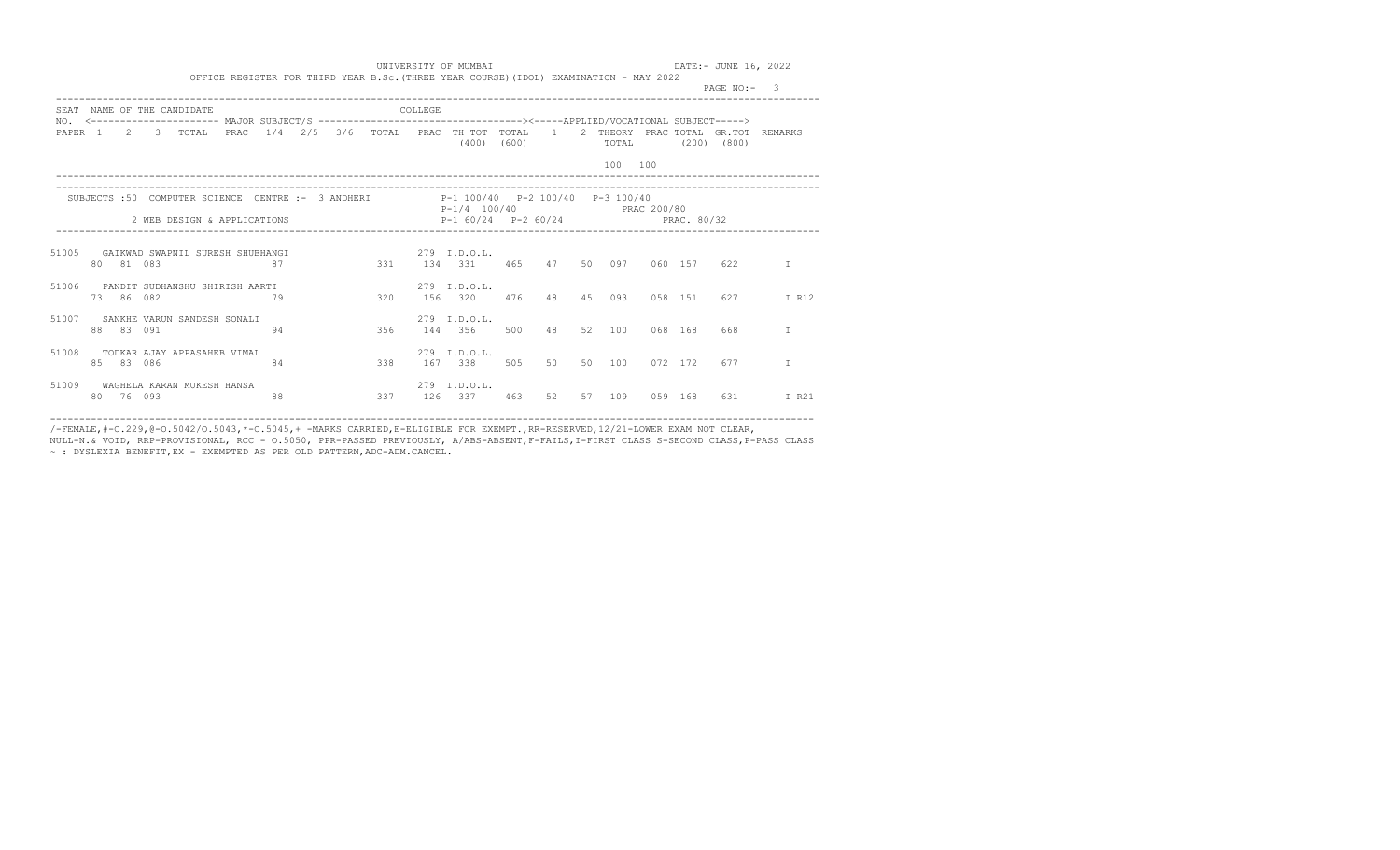|       |              |                                     |      |     |     |     |         |                                                                                                                                                                        |       |     |    |                  |           |         | PAGE $NO: -4$   |                                      |
|-------|--------------|-------------------------------------|------|-----|-----|-----|---------|------------------------------------------------------------------------------------------------------------------------------------------------------------------------|-------|-----|----|------------------|-----------|---------|-----------------|--------------------------------------|
| SEAT  |              | NAME OF THE CANDIDATE               |      |     |     |     | COLLEGE |                                                                                                                                                                        |       |     |    |                  |           |         |                 |                                      |
|       |              | PAPER 1 2 3 TOTAL                   | PRAC |     |     |     |         | NO. <--------------------- MAJOR SUBJECT/S --------------------------------><-----APPLIED/VOCATIONAL SUBJECT----><br>$1/4$ $2/5$ $3/6$ TOTAL PRAC THTOT TOTAL<br>(400) | (600) |     |    | TOTAL<br>100 100 |           |         | $(200)$ $(800)$ | 1 2 THEORY PRAC TOTAL GR.TOT REMARKS |
|       |              | 2 WEB DESIGN & APPLICATIONS         |      |     |     |     |         | SUBJECTS :50 COMPUTER SCIENCE CENTRE :- 4 GHATKOPAR 100/40 P-2 100/40 P-3 100/40<br>P-1/4 100/40 PRAC 200/80<br>$P-1$ 60/24 $P-2$ 60/24 PRAC. 80/32                    |       |     |    |                  |           |         |                 |                                      |
|       | 82 73 079    | 78                                  |      |     |     |     |         | 51010 BEBARTA KANHUCHARAN RAGHUNATH NANDINI                                   279   I.D.O.L.<br>312 133 312 445                                                        |       |     |    | 50 50 100        |           | 066 166 | 611             | T                                    |
| 51011 | 91 89 087    | GHODMODE SIDDHARTH RAJENDRA NIRMALA |      | 86  | 353 |     |         | 279 T.D.O.L.<br>131 353                                                                                                                                                | 484   |     |    | 56 51 107        | 0.59 1.66 |         | 650             |                                      |
| 51012 | 52E 47E 069E | MHAPADI ROHAN RAJARAM SHUBHANGI     |      | 52E |     | 220 |         | $279$ T.D.O.L.<br>A 220                                                                                                                                                | 220   | 29円 |    | 32E 061          | 000F 061  |         | 2.81            | F                                    |
| 51013 | 80 72 089    | SALVI SMIT NAGESH NAINA             |      | 93  |     | 334 |         | $279$ T.D.O.L.<br>158 334                                                                                                                                              | 492   | 42  | 52 | 094              | 070       | 164     | 656             |                                      |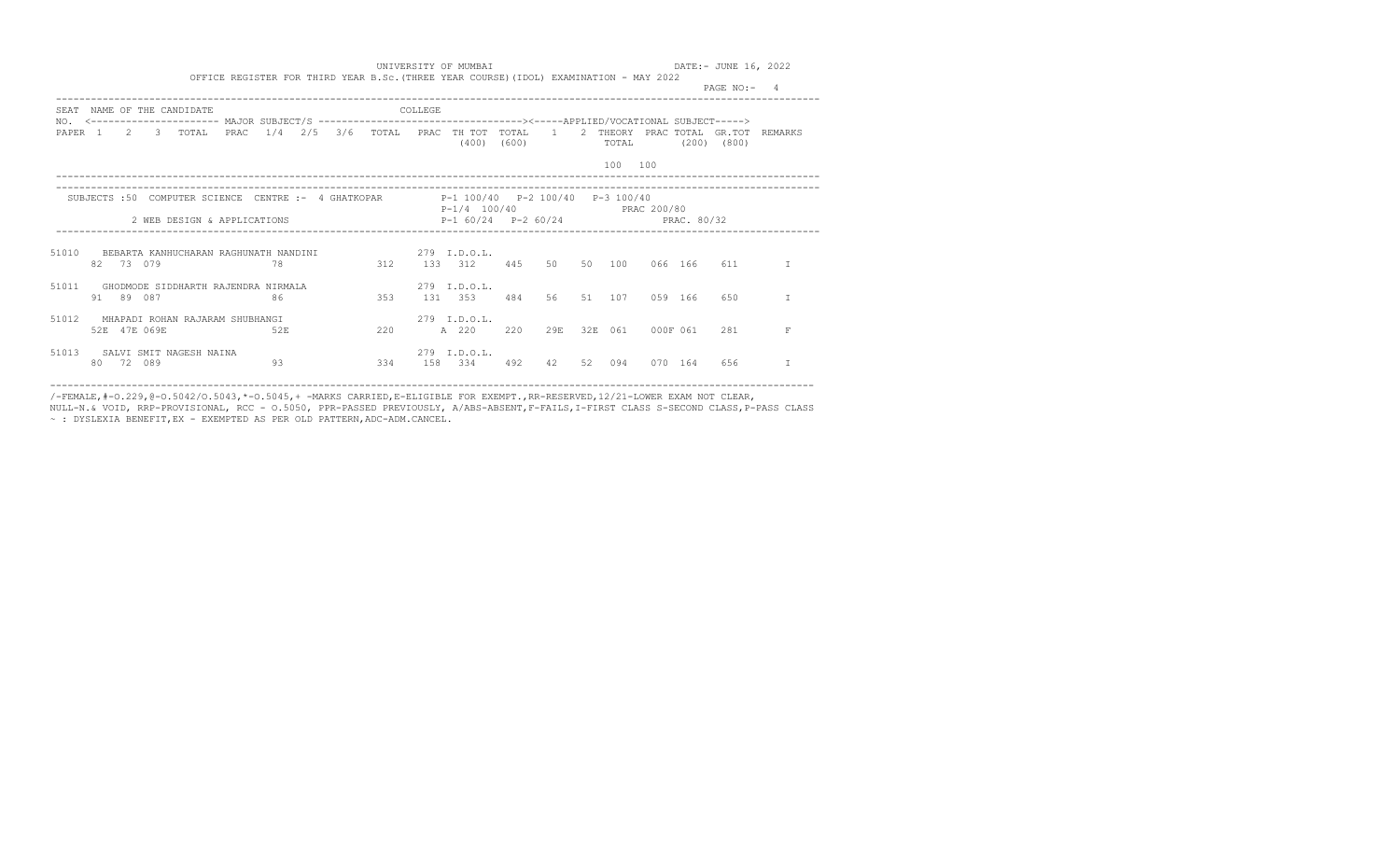|                           |    |              |           |                                    |      |     |         |       |         |                                                   |                |                |    |                 |         |            | PAGE $NO:$ -    |                |  |
|---------------------------|----|--------------|-----------|------------------------------------|------|-----|---------|-------|---------|---------------------------------------------------|----------------|----------------|----|-----------------|---------|------------|-----------------|----------------|--|
| SEAT                      |    |              |           | NAME OF THE CANDIDATE              |      |     |         |       | COLLEGE |                                                   |                |                |    |                 |         |            |                 |                |  |
| NO.<br>PAPER <sub>1</sub> |    |              | $2 \t 3$  | TOTAL                              | PRAC | 1/4 | 2/5 3/6 | TOTAL |         | PRAC TH TOT<br>(400)                              | TOTAL<br>(600) | $\overline{1}$ | 2  | THEORY<br>TOTAL |         | PRAC TOTAL | $(200)$ $(800)$ | GR.TOT REMARKS |  |
|                           |    |              |           |                                    |      |     |         |       |         |                                                   |                |                |    | 100             | 100     |            |                 |                |  |
|                           |    | SUBJECTS :50 |           | COMPUTER SCIENCE CENTRE :- 5 THANE |      |     |         |       |         | P-1 100/40 P-2 100/40<br>P-1/4 100/40 PRAC 200/80 |                |                |    | P-3 100/40      |         |            |                 |                |  |
|                           |    |              |           | 2 WEB DESIGN & APPLICATIONS        |      |     |         |       |         | $P-1$ 60/24 $P-2$ 60/24 PRAC 80/32                |                |                |    |                 |         |            |                 |                |  |
| 51014                     |    |              | 76 83 090 | KAMBLE VINAY JANARDAN REKHA        |      | 83  |         | 332   | 138     | 279 I.D.O.L.<br>332                               | 470            | 53             |    | 52 105          |         | 059 164    | 634             |                |  |
| 51015                     |    |              | 76 70 089 | TRIBHUVAN SANTOSH HIRAMAN LAXMIBAI |      | 90  |         | 325   | 1.52    | 279 I.D.O.L.<br>325                               | 477            | 50             |    | 55 105          | 058 163 |            | 640             |                |  |
| 51016                     | 68 | - 67         | 077       | / YADAV ANUSHRI DEVDATTA SUCHITA   |      | 70  |         | 282   | 174     | 279 I.D.O.L.<br>282                               | 456            | 41             | 55 | 096             | 078     | 174        | 630             |                |  |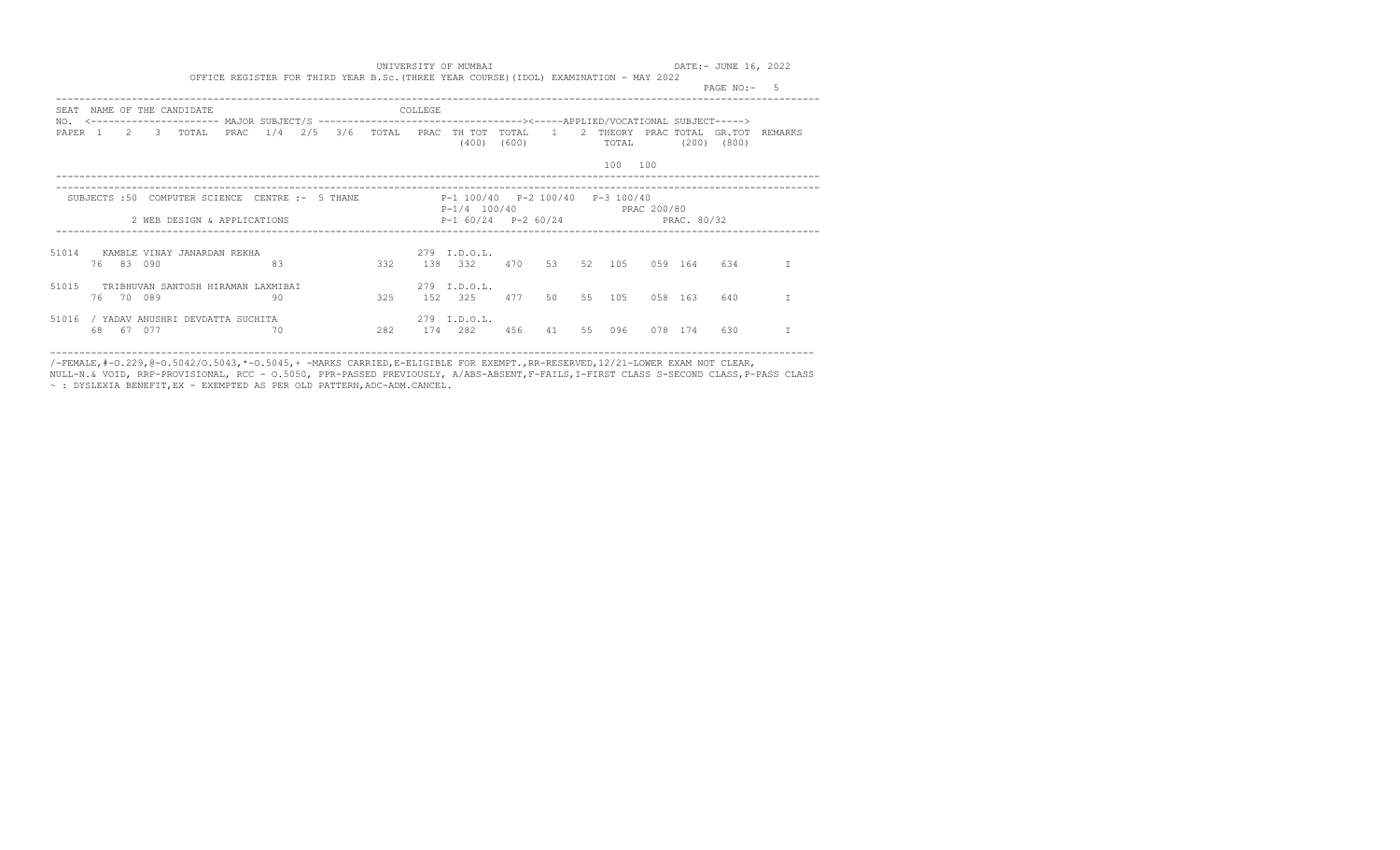|                           |     |           |                                                  |      |    |  |     |         |                                                              |       |    |    |                            |     |         | PAGE NO:-                  | -6      |
|---------------------------|-----|-----------|--------------------------------------------------|------|----|--|-----|---------|--------------------------------------------------------------|-------|----|----|----------------------------|-----|---------|----------------------------|---------|
| SEAT                      |     |           | NAME OF THE CANDIDATE                            |      |    |  |     | COLLEGE |                                                              |       |    |    |                            |     |         |                            |         |
| NO.<br>PAPER <sub>1</sub> |     |           | 2 3 TOTAL                                        | PRAC |    |  |     |         | $1/4$ $2/5$ $3/6$ TOTAL PRAC THTOT TOTAL<br>(400)            | (600) |    |    | 1 2 THEORY<br><b>TOTAL</b> |     | (200)   | PRAC TOTAL GR.TOT<br>(800) | REMARKS |
|                           |     |           |                                                  |      |    |  |     |         |                                                              |       |    |    | 100                        | 100 |         |                            |         |
|                           |     |           | SUBJECTS: 50 COMPUTER SCIENCE CENTRE: - 7 KALYAN |      |    |  |     |         | P-1 100/40 P-2 100/40 P-3 100/40<br>P-1/4 100/40 PRAC 200/80 |       |    |    |                            |     |         |                            |         |
|                           |     |           | 2 WEB DESIGN & APPLICATIONS                      |      |    |  |     |         | $P-1$ 60/24 $P-2$ 60/24 PRAC. 80/32                          |       |    |    |                            |     |         |                            |         |
| 51017                     |     |           | KALE DEVESH ANAND MADHAVI                        |      |    |  |     |         | $279$ T.D.O.T.                                               |       |    |    |                            |     |         |                            |         |
|                           |     | 73 73 081 |                                                  |      | 84 |  | 311 |         | 119 311                                                      | 430   |    |    | 43 53 096                  |     | 075 171 | 601                        |         |
| 51018                     |     |           | / VAYDANDE NIRAJA ANIL KETKI                     |      |    |  |     |         | 279 I.D.O.L.                                                 |       |    |    |                            |     |         |                            |         |
|                           | 70. | 91 094    |                                                  |      | 96 |  | 351 | 140     | 351                                                          | 491   | 54 | 57 | 111                        | 060 | 171     | 662                        |         |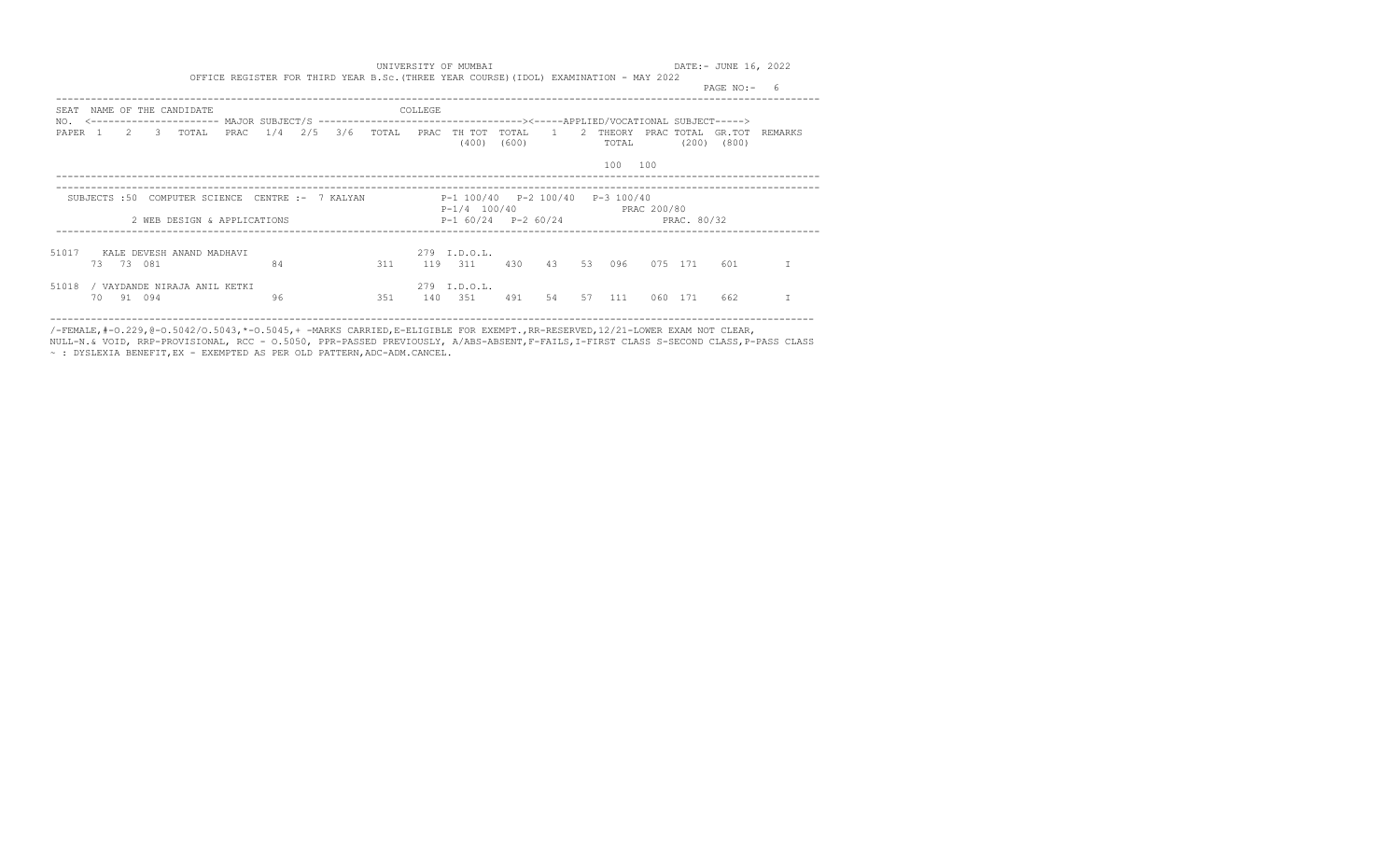|                                                             | PAGE NO:-                                                                                                 |
|-------------------------------------------------------------|-----------------------------------------------------------------------------------------------------------|
| NAME OF THE CANDIDATE<br>SEAT                               | COLLEGE                                                                                                   |
| NO.<br>1/4 2/5 3/6 TOTAL<br>PAPER 1 2 3<br>TOTAL<br>PRAC    | 1 2 THEORY<br>PRAC TH TOT TOTAL<br>PRAC TOTAL GR.TOT REMARKS<br>(400)<br>(200)<br>(600)<br>(800)<br>TOTAL |
|                                                             | 100<br>100                                                                                                |
| SUBJECTS: 50 COMPUTER SCIENCE CENTRE: - 10 VASAI            | P-1 100/40 P-2 100/40<br>P-3 100/40<br>$P-1/4$ 100/40<br>PRAC 200/80                                      |
| 2 WEB DESIGN & APPLICATIONS                                 | $P-1$ 60/24 $P-2$ 60/24<br>PRAC. 80/32                                                                    |
| 51019<br>KUNDU SOURAV FATIK KAKALI<br>70<br>084<br>80<br>75 | 279 I.D.O.L.<br>309<br>309<br>474<br>49<br>54<br>103<br>652<br>165<br>075<br>- 178<br>I R12               |

/-FEMALE,#-O.229,@-O.5042/O.5043,\*-O.5045,+ -MARKS CARRIED,E-ELIGIBLE FOR EXEMPT.,RR-RESERVED,12/21-LOWER EXAM NOT CLEAR,

NULL-N.& VOID, RRP-PROVISIONAL, RCC - O.5050, PPR-PASSED PREVIOUSLY, A/ABS-ABSENT,F-FAILS,I-FIRST CLASS S-SECOND CLASS,P-PASS CLASS ~ : DYSLEXIA BENEFIT,EX - EXEMPTED AS PER OLD PATTERN,ADC-ADM.CANCEL.

-----------------------------------------------------------------------------------------------------------------------------------